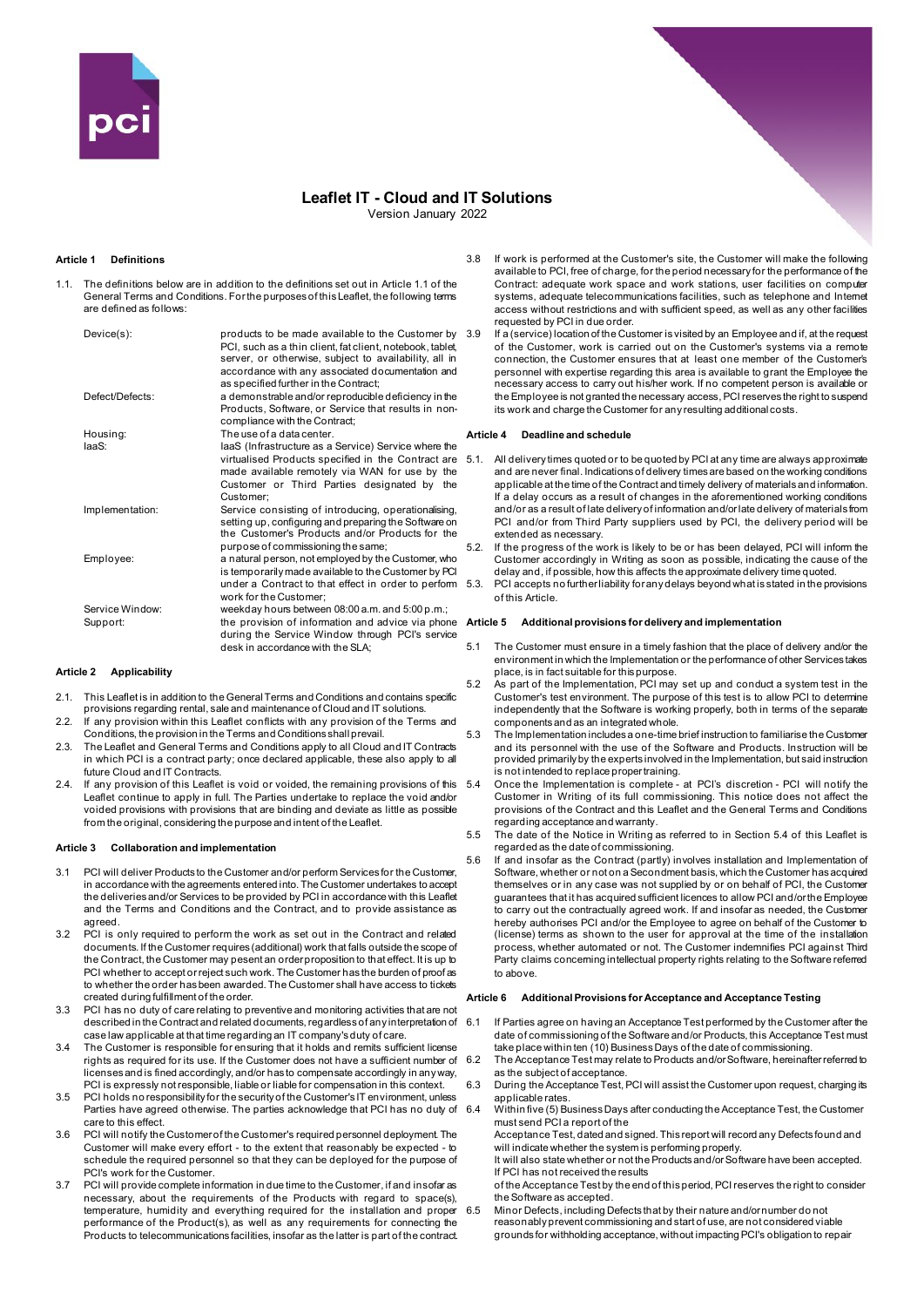

## **Leaflet IT - Cloud and IT Solutions** Version January 2022

such Defects as much as possible.

6.6 Software from a third party supplier is never subject to acceptance. However, with respect to Software from a third-party supplier, PCI

will immediately communicate any Defects found during the Acceptance Test to such third party, who must then deal with the Defects as per the applicable terms and conditions. If and insofar as needed, PCI is prepared to make efforts to provide a temporary solution during the time it takes the third party supplier to correct the Defect. Said efforts will be charged to the Customer on an actual cost basis.

- 6.7 If the Customer has not accepted the Products and/or Software at the time of performing the Acceptance Test, the Acceptance Test will be repeated no later than ten (10) Business Days after the identified Defects have been resolved in accordance with the provisions of this Article. The procedure described in the preceding sentence is repeated until the subject of acceptance no longer has any Defects that would reasonably prevent commissioning and start of use.
- 6.8 If the Products and/or Software are accepted by the Customer, the date on which the relevant report is signed by the Customer is considered the date of acceptance.
- 6.9 If, at the Customer's discretion, no or only a partial Acceptance Test is conducted, and/or the Customer starts using the commissioned subject of acceptance before formal acceptance, the date of said first use is considered the date of acceptance

#### **Article 7 Additional provisions for delivery and storage of Products**

- 7.1 For Contracts with an order amount below € 500.00, an additional fee of € 15.00 will be charged per order. Shipping and transportation for Contracts of € 500.00 or more is at PCI's expense, unless expressly agreed otherwise.
- 7.2 Acceptance of Products by PCI and/or a carrier engaged by PCI is classed as proof that said Products were apparently in good condition at the time of receipt, unless the contrary is evident from the shipping document or receipt.
- 7.3 The Customer is not authorised to return a properly delivered item and/or Products to PCI until approval has been issued by an authorised Employee. In this event, PCI reserves the right to charge the Customer a 15% restocking fee of the purchase price of the returned item and/or Products with a minimum of €37.50.
- 7.4 PCI is not responsible for storage of the Products to be delivered, unless storage is expressly agreed in the contract. If storage is contractually agreed, this is at the Customer's risk and expense, unless expressly agreed otherwise.

#### **Article 8 Support and monitoring**

- 8.1 Unless otherwise agreed, Support concerns only first-line support.
- 8.2 The Customer ensures that only designated and trained employees of the Customer use PCI's service desk.
- 8.3 In consultation with and at the expense and risk of the Customer, PCI may attempt to remotely resolve problems reported by the Customer with respect to Products and Software agreed between the Parties via a telecommunications connection, but PCI is not required to do so. PCI will at all times exercise the necessary due care and the Customer will strictly follow PCI's instructions during remote work. PCI is not liable for any damage or losses caused by general use or unauthorised use of the remote connection.
- 8.4 If monitoring is agreed upon in addition to Support, PCI will make every effort to preventively detect problems relating to Products and Software agreed between the Parties. If PCI Products and/or Software are installed by or on behalf of PCI at the Customer's site, the Customer is required to treat such Products and Software with due care and never to make any changes to them without PCI's prior consent. PCI expressly does not guarantee that all preventable problems can or will actually be detected and, unless otherwise agreed, is not responsible for resolving detected problems.

#### **Article 9 Maintenance and Management**

- 9.1 If a Contract relates to the performance of Maintenance, the Contract will specify the rights of the Customer regarding Maintenance in more detail, including the terms and conditions, the applicable Service Window and the applicable rates.
- 9.2 If the Contract (partly) includes Maintenance of components that PCI has not delivered and/or prescribed, PCI reserves the right, before performing the Contract, to create an inventory of the Products used by the Customer. This inventory will be attached to the Contract as an Appendix. The Maintenance will then only cover the inventoried components.
- 9.3 Unless otherwise agreed, work carried out at the Customer's site is charged on the 10.12 If and insofar as applicable, the Customer will ensure that its employees comply with basis of actual cost at the rates applicable at that time.
- 9.4 PCI reserves the right to charge a surcharge for performing Maintenance outside the Service Window at the request of the Customer in order to quarantee continuity to the best of its ability.
- 9.5 If a reported malfunction is not demonstrable and/or reproducible and/or is reported by an employee of the Customer not designated jointly by the Customer and PCI for that purpose, PCI is not required to resolve the relevant malfunction. Resolving of such malfunctions will occur at the rates maintained by PCI at such a time.
- 9.6 Malfunctions caused by (1) improper use by the user, (2) gross negligence by the

(4) causes in Products / Software not supplied and maintained by PCI, (5) deviations from the Products / Software recommended by PCI, (6) working with consumables that do not comply with specifications previously approved by PCI, (7) changes made without PCI's prior consent, relocations carried out and maintenance work completed by third parties and (8) failure to comply with instructions from manufacturers of the Products / Software concerned do not fall within PCI's maintenance obligation. Resolving of such malfunctions will occur at the rates maintained by PCI at such a time.

- 9.7 The Customer must make the Products / Software and, if necessary, any data files required for Maintenance available to PCI free of charge for a sufficient number of consecutive hours.
- 9.8 The Customer will take appropriate measures to prevent damage to Products, Software and data files that may occur as a result of work to be performed by PCI.
- The Customer will ensure that the level of knowledge of users and administrators is and remains at a level judged by PCI to be adequate.
- 9.10 PCI does not guarantee that the Products / Software to be serviced will operate without interruption or other defects or that all defects will be corrected.
- 9.11 Recovery or restoration of damaged or lost data (whether due to Maintenance and Administration or otherwise) is not the responsibility of PCI.

#### **Article 10 Housing**

- 10.1 If the Parties agree to use a third-party data center, said Housing is also subject to the general and special conditions and the associated Service Level Contract of the third party. The terms of this article, like the other articles of this Leaflet and General Conditions, may be invoked exclusively by PCI in this situation with respect to Housing.
- 10.2 PCI ensures the presence of facilities for connectivity and power supply at the housing site.
- 10.3 PCI will ensure that the Housing environment is equipped with industry-standard physical security measures and systems so that the environment meets the service levels outlined in the SLA.
- 10.4 PCI will arrange for the installation of the Customer's server(s) at PCI's housing location.
- 10.5 The Customer must ensure the timely presence, maintenance and disposal of Products at whichever housing of PCI that the Customer wishes to use.
- 10.6 Concerning the Products and Software it uses, the Customer guarantees that these: a) are suitable for the purpose for which they are used and comply with
	- relevant national and international standards; b) are properly constructed and maintained so that they do not cause any damage to the housing site;
	- c) do not pose a danger to people, materials, data, Products and/or Software present at the Housing Location;
	- d) are updated/modernised from time to time;
	- e) are provided with adequate fire prevention measures;<br>f) may be installed on the housing site by PCI or the C
	- may be installed on the housing site by PCI or the Customer / may be present on the Products without violating any third party (copyright) rights.
- 10.7 PCI reserves the right to reject the Customer's Products / Software if PCI believes that the Products do not satisfy the requirements listed in the preceding paragraph or are otherwise unsuitable for being placed in the Housing environment.
- If the Customer's Products cause or threaten to cause a fire, fire alarm, short circuit or other hazard, PCI reserves the right (1) to investigate the Products or have them investigated, (2) to charge the Customer for the costs of this investigation, (3) to recover from the Customer any losses caused by such a hazard, and (4) is not liable to compensate the Customer in any way for damage/losses related to PCI's acts or refusal to act as outlined in this paragraph.
- 10.9 If the Customer wishes to perform maintenance (or have maintenance performed) on the server on site, the Customer must submit a request to this effect to PCI no later than one Business Day prior to the relevant maintenance, providing the name of the person for whom access is requested to PCI's housing location. The Customer is not authorised to enter the area in which its server is located without prior permission in Writing and under the supervision of an authorised Employee.
- 10.10 Unless otherwise agreed, maintenance at the housing site may only take place on Business Days during Business Hours.
- 10.11 The Customer shall not install and/or modify cabling at PCI's housing location without PCI's prior approval in Writing. If the Customer installs cabling, the Customer must ensure that it follows designated routes as directed by PCI.
- PCI's internal code of conduct.

#### **Article 11 IaaS service**

- 11.1 As much as possible, provision of a Virtual server is carried out during the configuration, in the manner and for the period specified in the Contract. PCI does not guarantee that the Virtual Server will be available to the Customer at all times.
- Unless otherwise agreed, PCI is not responsible for the management of Software / data installed by the Customer on the Virtual server.
- user and/or the organisation, (3) use not in accordance with the intended purpose,  $\,$  11.3  $\,$  PCI may perform work on a Virtual server provided to the Customer for its use at the

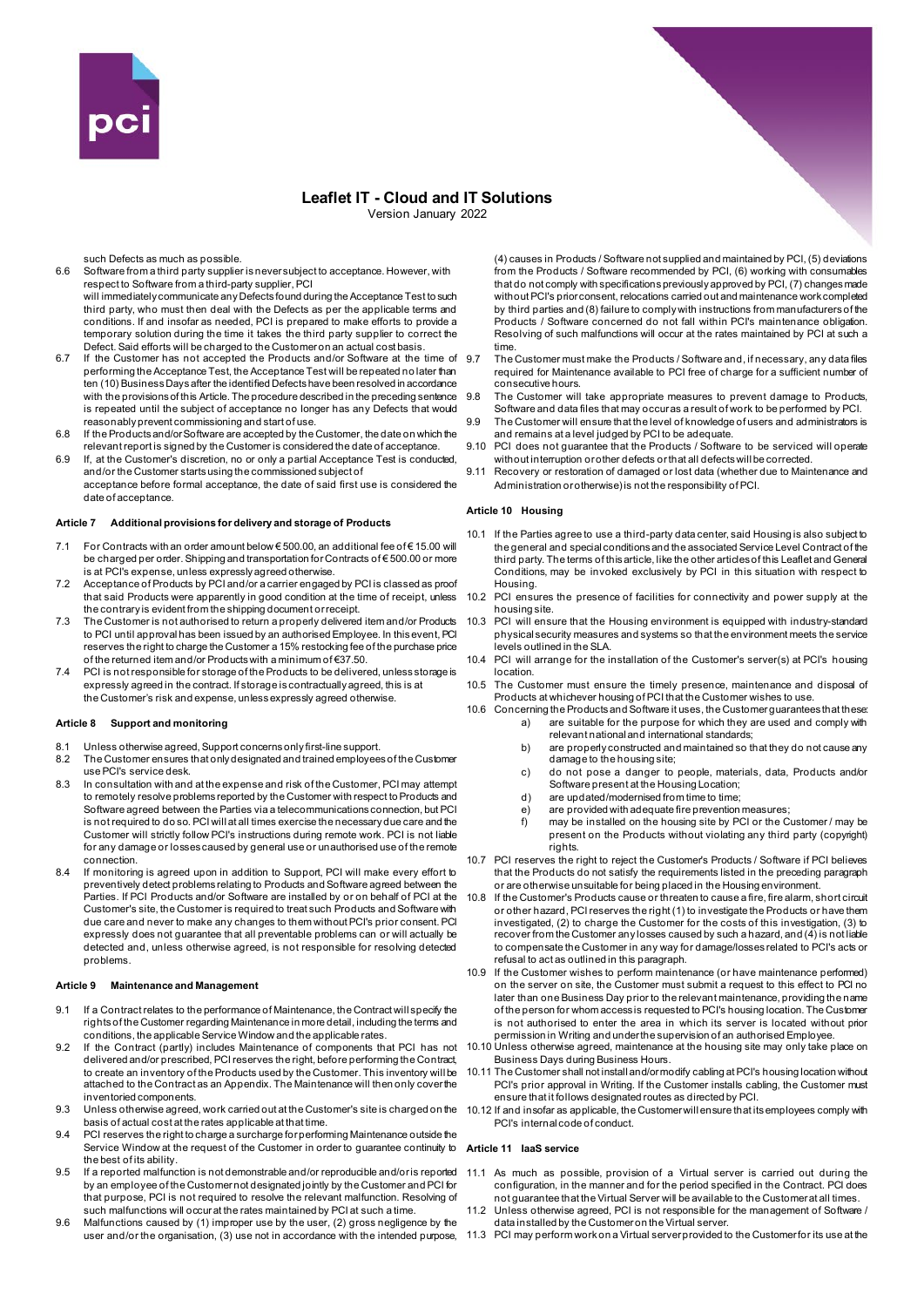

## **Leaflet IT - Cloud and IT Solutions** Version January 2022

Customer's request. Unless otherwise agreed, this work will be billed on actual cost basis at the rates that PCI maintains at that time.

- 11.4 If the activities referred to in the previous paragraph consist of installing / managing / making Software accessible, the Customer must demonstrate that it has sufficient licensing rights to ensure that Employee(s) can lawfully carry out the assigned activities. The Customer indemnifies PCI against all third-party claims relating to (alleged) infringements on intellectual property rights relating to the Software referred to in this paragraph.
- 11.5 PCI reserves the right to replace (parts of) the Cloud Infrastructure underlying the consequences of such replacement for the Customer in due time.
- 11.6 The Customer shall not, either by action or lack thereof, cause direct or indirect **Article 13 Secondment and Regular Support** disruption to the performance of part or all of the Cloud Infrastructure, the infrastructure of third parties and/or links between these infrastructures with (the content or volume of) its data traffic.
- 11.7 If, in PCI's opinion, a danger arises to the uninterrupted performance of PCI's infrastructure and/or of PCI's services to the Customer, such as, but not limited to, viruses, Denial of Service attacks, port scans, hacking, Spam by or on behalf of the Customer, or otherwise, PCI may give instructions that must be immediately followed by the Customer, as well as suspend all or part of the services for as long as the relevant danger exists.
- 11.8 The Customer is in default without further notice of default if the instruction referred to in the preceding paragraph is not immediately followed by the Customer.
- 11.9 PCI offers its Services on a fair-use policy basis. This means that in principle, it does 13.4 not impose any restrictions on the nature and scope of the use of the Cloud Infrastructure attributable to the Customer other than those referred to in paragraph 7 of this article, on the understanding that PCI reserves the right to take measures in the event of excessive use, i.e. use that is significantly higher than that of the average Customer. Upon PCI's first notification, the Customer shall take measures to decrease said excessive load. PCI reserves the right to suspend the Services in the event of continued excessive load. PCI will pass the costs associated with such excessive load on to the Customer at the prices and rates that apply at that time. An excessive load is also understood to mean an excessively high use of processor, memory, network and disk capacity as well as an excessively large demand on Support and Management.
- 11.10 the Customer shall refrain from using the Services for acts and/or conduct that violate the law (including the Dutch Criminal Code, the General Data Protection Regulation and the Telecommunications Act), netiquette (rules of conduct on the Internet), the Contract and General Terms and Conditions and Leaflet, or otherwise use the Services in a manner that exposes PCI to negative publicity.
- 11.11 Without prejudice to the above, the Customer shall refrain from using the Services for distributing Spam as well as facilitating Spam (including having open SMTP relays and/or proxies, having open proxies, hosting or ordering the hosting of websites that are advertised by means of unsolicited messages and providing DNS services for such websites).
- 11.12 The Customer has the burden of proof to show that prior consent has been given by the addressee in the case of communications sent in bulk by or on behalf of the Customer. If prior consent has been issued by the addressee by email, via a website or by any other electronic medium without safeguards identifying the sender, the alleged consent is not be deemed proven until the addressee has confirmed consent to the Customer.
- 11.13 The Customer is liable for any damage/losses caused by the distribution of Spam in the event of infringement on this article. Loss/damage includes compensation for the time spent by PCI in removing IP addresses of PCI and other PCI Customers that were added to spam fighter blacklists as a result of the relevant Spam, as well as the costs resulting from processing complaints about Spam distributed by the Customer.
- 11.14 In the event of any breach of the provisions of this Article, PCI reserved the right to terminate the Contract or to discontinue or suspend all or some of its services and/or to remove the Customer data from Products, temporarily or permanently, without prejudice to the Customer's obligation to pay the remaining instalments of the Contract and without any liability for payment of any indemnification or other compensation to the Customer.
- 11.15 If at any time the Customer discovers a security issue in the Cloud Infrastructure, the Customer is required to immediately report this to PCI, providing all information available to the Customer that is necessary to resolve this issue.

#### **Article 12 Making Devices Available**

- 12.1 PCI will make Devices physically available to the Customer in the quantity and of the types specified in the Contract or functionally equivalent or successor types.
- 12.2 PCI will perform Support for operation of and hardware maintenance on the Devices, in accordance with the specifications in the Contract.
- 12.3 Unless otherwise agreed, the Customer shall take care of installing Software and obtaining the corresponding licenses. If the Parties agree that Software will be installed on Devices by PCI, (1) PCI guarantees that it is authorised to make said Software available to the Customer and indemnifies the Customer against third-party claims in this regard and (2) the Customer guarantees that the relevant Software will be used strictly in accordance with the accompanying licence conditions, and the Customer indemnifies PCI against all third-party claims relating to (alleged)

infringements of intellectual property rights on the aforementioned Software resulting from non-compliance with the licence conditions that apply to the Software.

- 12.4 Unless otherwise agreed, PCI is not required to perform any other type of work related to the Devices. Any work other than that referred to in the previous sentence performed at the Customer's request will be charged on the basis of actual cost at the rates that PCI maintains at the time.
- 12.5 The Customer must report malfunctions of Devices to PCI's help desk immediately. PCI does not guarantee that the Devices and the Software or Software on the Devices will have uninterrupted availability at all times.
- Virtual Server at any time. In such an event, PCI will inform the Customer of the 12.6 The Customer has a duty of care when using the issued Devices and Software.

- 13.1 PCI will make the Employee(s) designated in the Contract available to the Customer to perform work under the Customer's direction and supervision. This work must fall within the scope of the agreed types of work.
- 13.2 The Customer may only employ the Employee made available for work other than the agreed type or for work outside the Netherlands if PCI has issued its prior consent in Writing.
- If a Contract concerning secondment or regular support has been entered into on a permanent basis, a notice period is specified in the Contract that applies to each of the Parties. Notice of termination must be sent in Writing. PCI is never liable for any compensation due to termination.
- PCI will make reasonable efforts to ensure that the Employee provided remains available for work during the contractually agreed days and hours for the duration of the Contract. Even if the agreement is entered into with an expectation of performance by a specific person, PCI always reserves the right to replace this person with one or more other persons with the same qualifications, in consultation with the Customer.
- 13.5 The Customer reserves the right to request replacement of the Employee made available by PCI (i) if the Employee made available demonstrably does not meet expressly agreed competences, and the Customer informs PCI accordingly in Writing, substantiated with reasons, within three Business Days after commencement of the work, or (ii) in case of long-term sick leave or retirement of the Employee made available. PCI will prioritise this request and resolve it without delay. PCI does not guarantee that replacement is always possible. If replacement is impossible or not immediately possible, the Customer's claims to further performance of the contract as well as all claims of the Customer due to non-performance of the agreement shall lapse. Any payment obligations of the Customer regarding the work performed remain in effect.
- 13.6 Unless otherwise agreed, the Seconded Person will work during PCI's Business Days and Business Hours. The Employee's commute - insofar as the commute to the Customer exceeds the Employee's regular commute to PCI's location - is part of that Employee's Contractual Working Hours.
- 13.7 With regard to the Employee made available, the Customer acts with the same duty of care that it has with regard to its own employees.
- 13.8 In all dealings with the Employee made available and PCI, the Customer is required to comply with the relevant legislation and the obligations arising from related regulations in terms of occupational safety and good working conditions in general.
- 13.9 If the Employee made available works longer per day than the agreed or standard number of Contractual Working Hours, or outside of PCI's usual Business Days, the Customer will be charged an agreed additional mark-up for these hours or, in the absence

of contractual mark-up charges, the hourly mark-up rate that is customarily charged by PCI. Upon request, PCI will inform the Customer of applicable mark-up rates.

#### **Article 14 Advising and consulting**

- 14.1 The lead time of a Contract for consultancy or advisory services depends on various factors and circumstances, such as the quality of the data and information provided by the Customer and the cooperation of the Customer and relevant Third Parties. Therefore, unless otherwise agreed in writing, PCI will not commit in advance to a certain lead time for any assignment.
- 14.2 PCI's services will be performed exclusively on PCI's usual business days and hours, i.e., Monday through Friday between 8:00 a.m. and 5:00 p.m., unless otherwise agreed.
- 14.3 The Customer's application of any advice and/or consultancy report issued by PCI is always at the Customer's risk. In relevant situations, the Customer has the full burden of proof that (the style of) advice and consultancy services do not comply with what was agreed in Writing, or what may be expected of a reasonable and competently acting PCI organisation, without prejudice to PCI's right to provide proof to the contrary by any means.
- 14.4 Without PCI's prior Written consent, the Customer is not entitled to make any disclosures to a third party regarding PCI's methods, practices and techniques and/or the content of PCI's advice or reports. The Customer will not provide or otherwise disclose PCI's advice or reports to any third party.
- 14.5 PCI will periodically inform the Customer about the performance of the work as agreed in Writing. The Customer must notify PCI in writing in advance of any